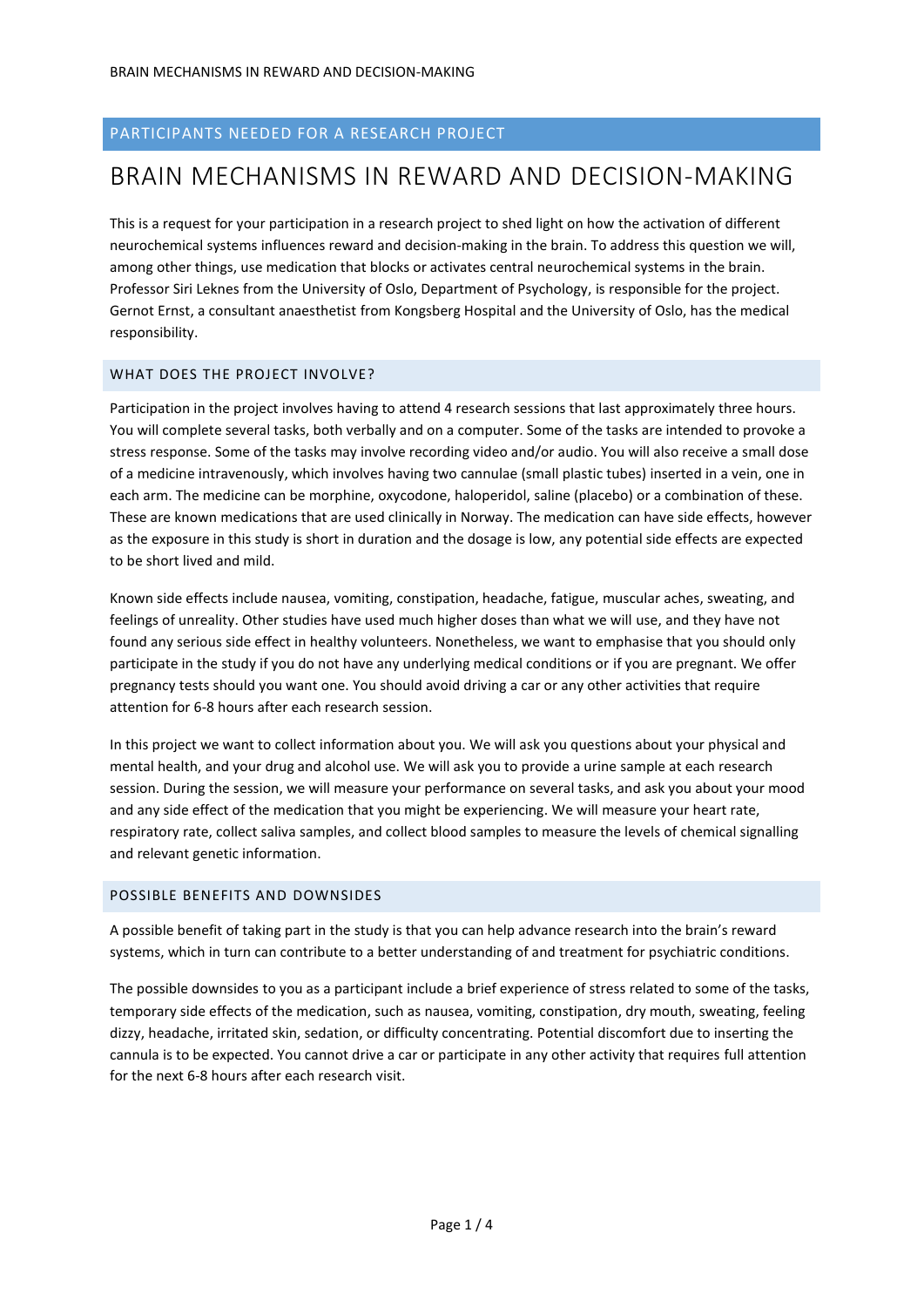#### PARTICIPATION IS VOLUNTARY AND YOU ARE FREE TO WITHDRAW FROM THE STUDY

Participation in the study is voluntary. Should you wish to participate, please sign the consent form on the last page. You are free to withdraw from the project at any point during the study without having to justify your decision. Should you wish to withdraw from the study, you can demand that any of your collected data be deleted, unless the samples have already been sent for analysis or contributed to scientific publications. Should you wish to withdraw, or you have any questions about the project, please contact Siri Leknes, 92622872, [siri.leknes@psykologi.uio.no.](mailto:siri.leknes@psykologi.uio.no)

#### WHAT HAPPENS TO YOUR PERSONAL INFORMAITON?

Your personal information will only be used in the way described by the purpose of this project.

You will have insight into what information is registered about you and be entitled to correct any information should it be needed. You will also have insight into the safety measures surrounding data management.

All your information will be anonymised, so that your name and ID number (i.e. "personnummer") or any other identifying information cannot be linked to your data. A code will be assigned to your data that connects it to your name. Only Siri Leknes and other core members of the project will have access to this code.

Anonymised data will be made available to other researchers upon completion of the project.

Directly identifying information, including video recordings, will be stored on a secure server that is only available to the researchers involved in this project.

Information about you will be anonymised or deleted within five years of project completion.

### SHARING OF DATA AND TRANSFERING ABROAD

By participating in this project, you also consent to having your information collected in this study, such as data from the tasks and genetic material, being sent abroad for analysis as a part of research collaboration and publication. After completing the project, your data will be made available for any researchers from anywhere in the world, should they be interested, through a database such as the Open Science Framework. This also includes researchers from countries with laws that do not satisfy European data protection regulations. The project leader will ensure that your information is dealt with in a safe and appropriate manner.

The code that links your identifiable information to your data will not be shared. This means that the shared data is anonymised and cannot be linked back to you.

#### WHAT HAPPENS TO SAMPLES THAT ARE TAKEN OF YOU?

The samples that will be taken of your will be stored in a research biobank associated with the project. Blood and saliva samples will be stored in biobank number 195241 at Oslo University Hospital, Section of Forensic Medicine. The project leader, Siri Leknes, is responsible for the biobank. The samples will be sent for analysis at the Center for Social and Affective Neuroscience, University of Linköping, Sweden.

The biobank will cease to exist upon completion of the project.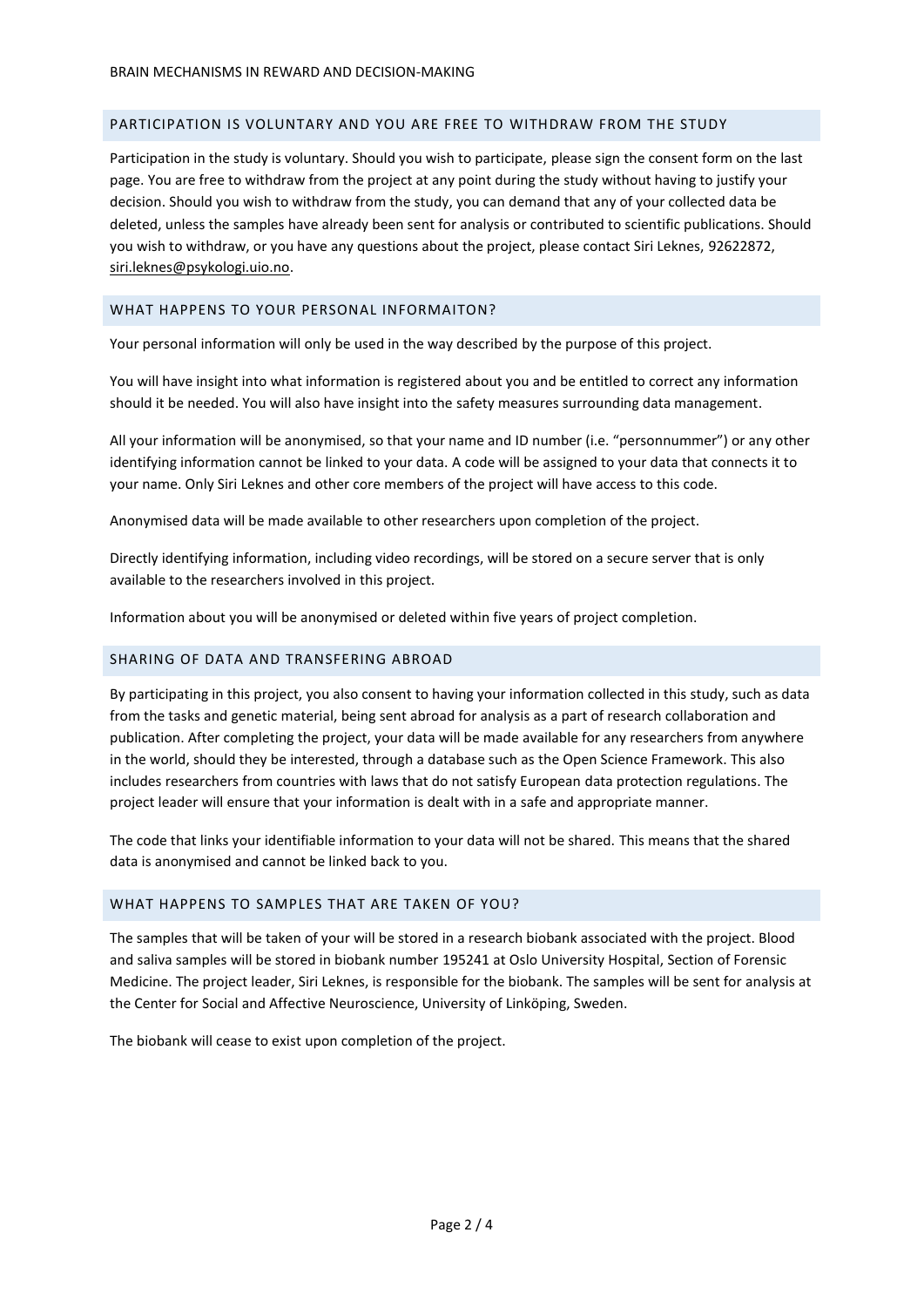# GENETIC ANALYSES

We will analyse genetic material of relevance for reward and decision-making, such as genes associated with dopamine and opioid functioning. We will not examine the risk for any genetic diseases.

Genetic information about the entire genome is unique to you and therefore cannot be anonymised. Information about the entire genome will not be stored with the other information from the project.

#### INUSRANCE

The patient injury law (i.e."pasientskadeloven") and the product responsibility law (i.e. "produktansvarsloven") apply to all participants in this project.

#### FOLLOW-UP PROJECT

We want to contact you again so that we can ask you some follow-up questions, should you consent to us doing so.

#### ETHICAL APPROVAL

The regional ethics committee for medicine and health research has considered this project, and it has approved it (2018/672 REK sør-øst D).

Following new data protection legislation, Arne Benjaminsen (Director of the University of Oslo) and Siri Leknes (responsible for the project) have an independent responsibility to ensure that your information is treated lawfully. The legal foundation for this project is the EU's General Data Protection Regulation (GDPR), article 6a and article 9 number 2, and your consent.

You have the right to complain about the treatment of your data to Datatilsynet.

#### CONTACT INFORMATION

Should you have any questions about the project you can contact Siri Leknes, 92622872, [siri.leknes@psykologi.uio.no.](mailto:siri.leknes@psykologi.uio.no)

Data protection officer at the institution is Maren Magnus Voll, [personvernombud@uio.no.](mailto:personvernombud@uio.no)